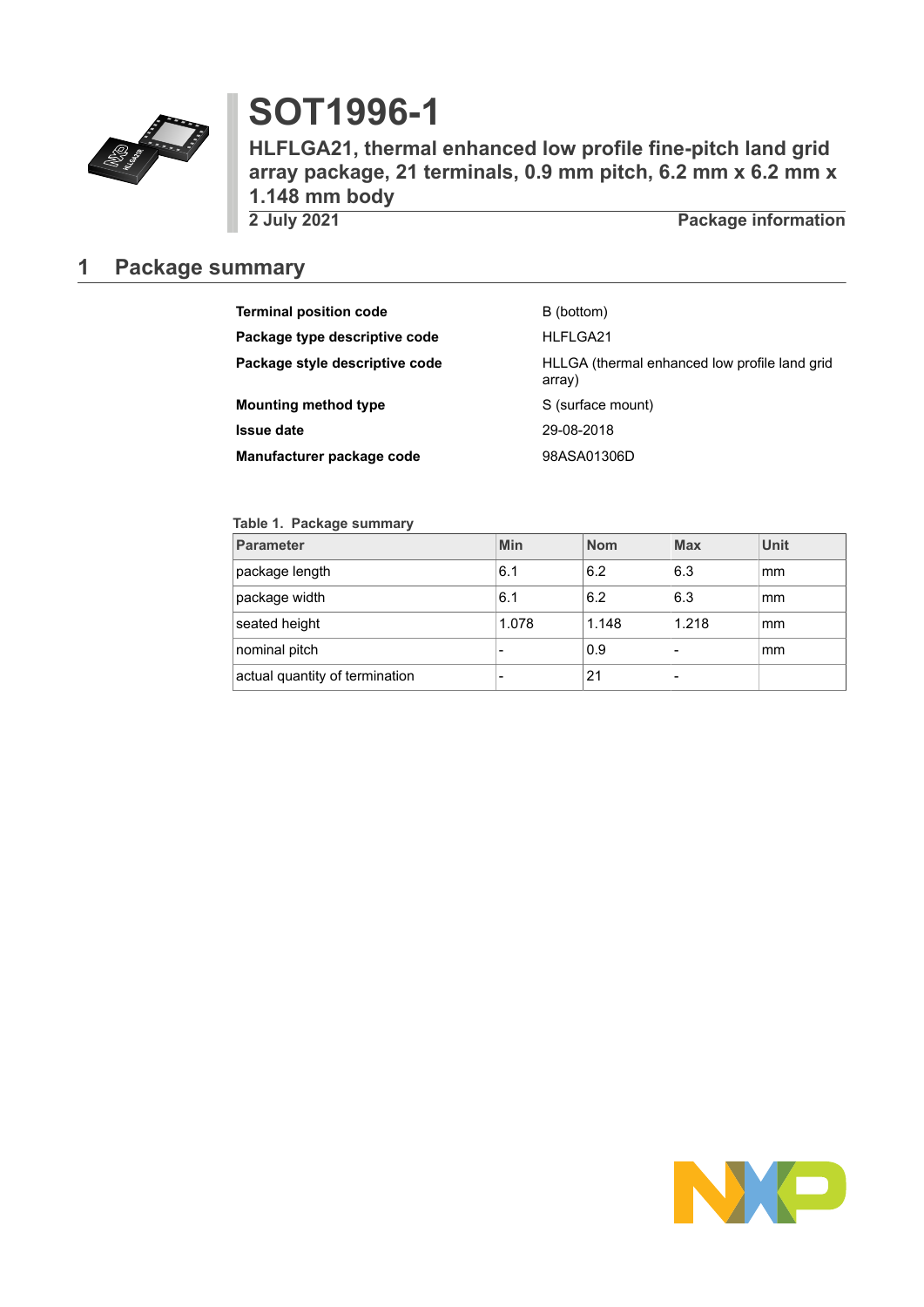**HLFLGA21, thermal enhanced low profile fine-pitch land grid array package, 21 terminals, 0.9 mm pitch, 6.2 mm x 6.2 mm x 1.148 mm body**

### <span id="page-1-0"></span>**2 Package outline**

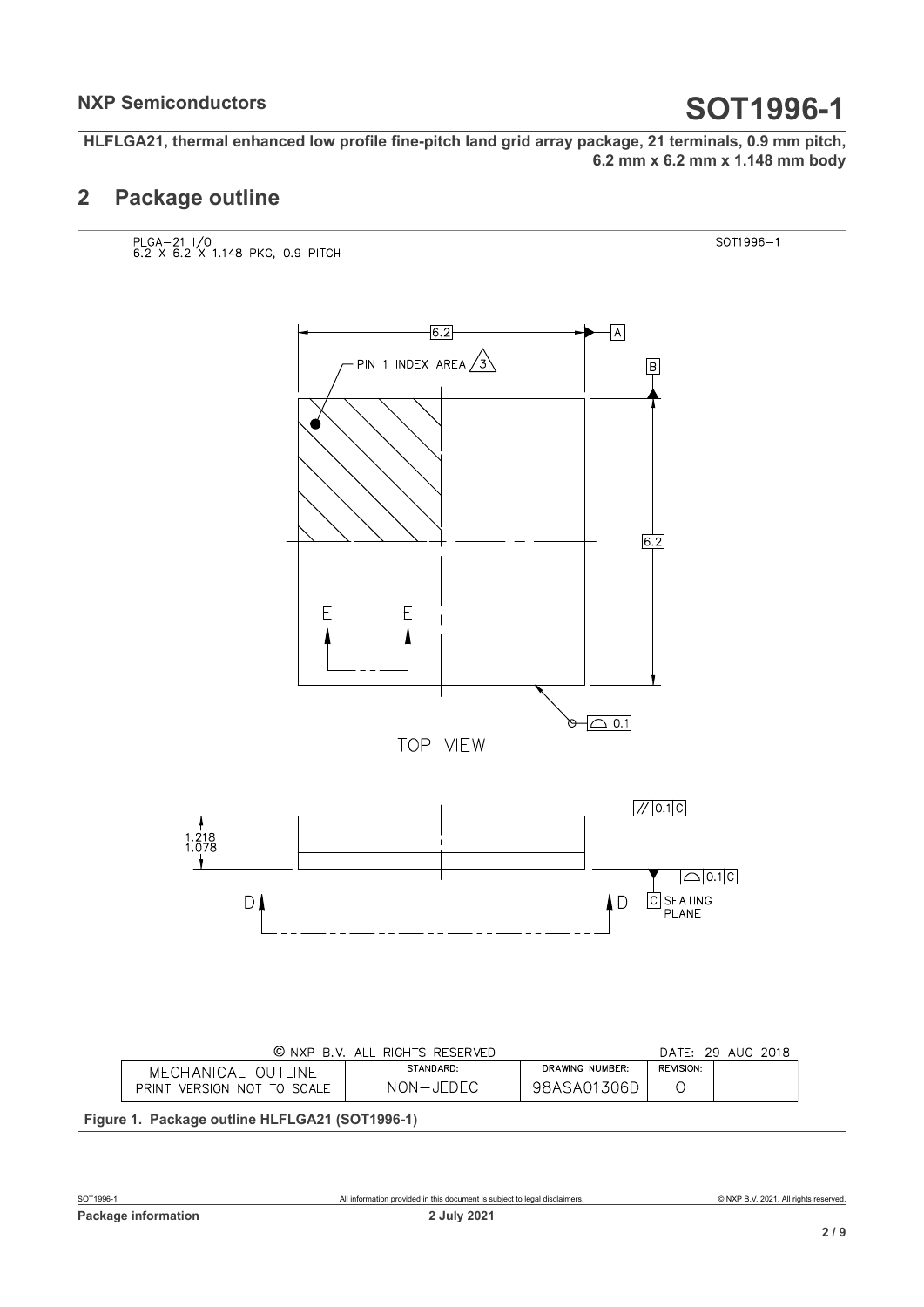**HLFLGA21, thermal enhanced low profile fine-pitch land grid array package, 21 terminals, 0.9 mm pitch, 6.2 mm x 6.2 mm x 1.148 mm body**

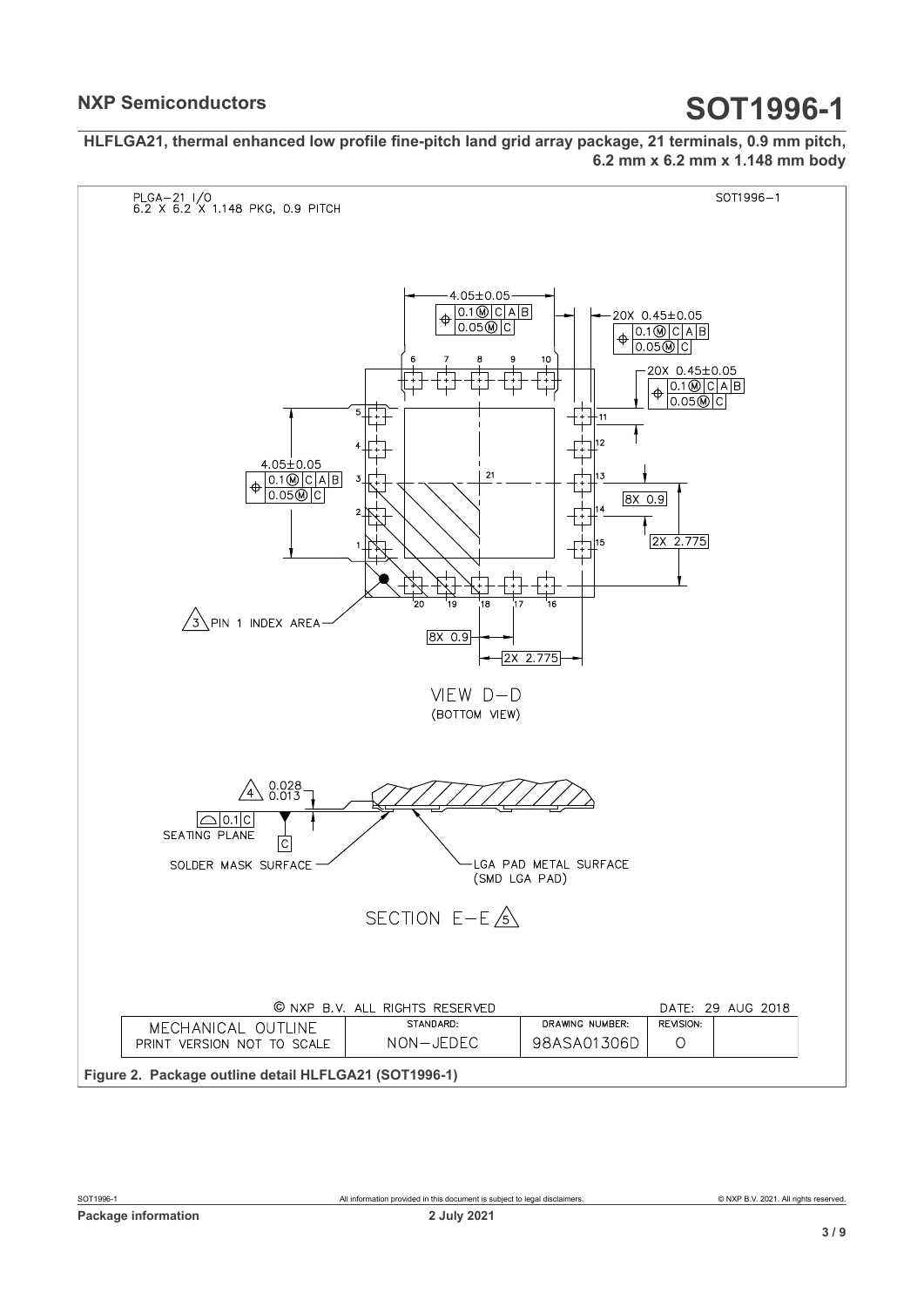**HLFLGA21, thermal enhanced low profile fine-pitch land grid array package, 21 terminals, 0.9 mm pitch, 6.2 mm x 6.2 mm x 1.148 mm body**

### <span id="page-3-0"></span>**3 Soldering**

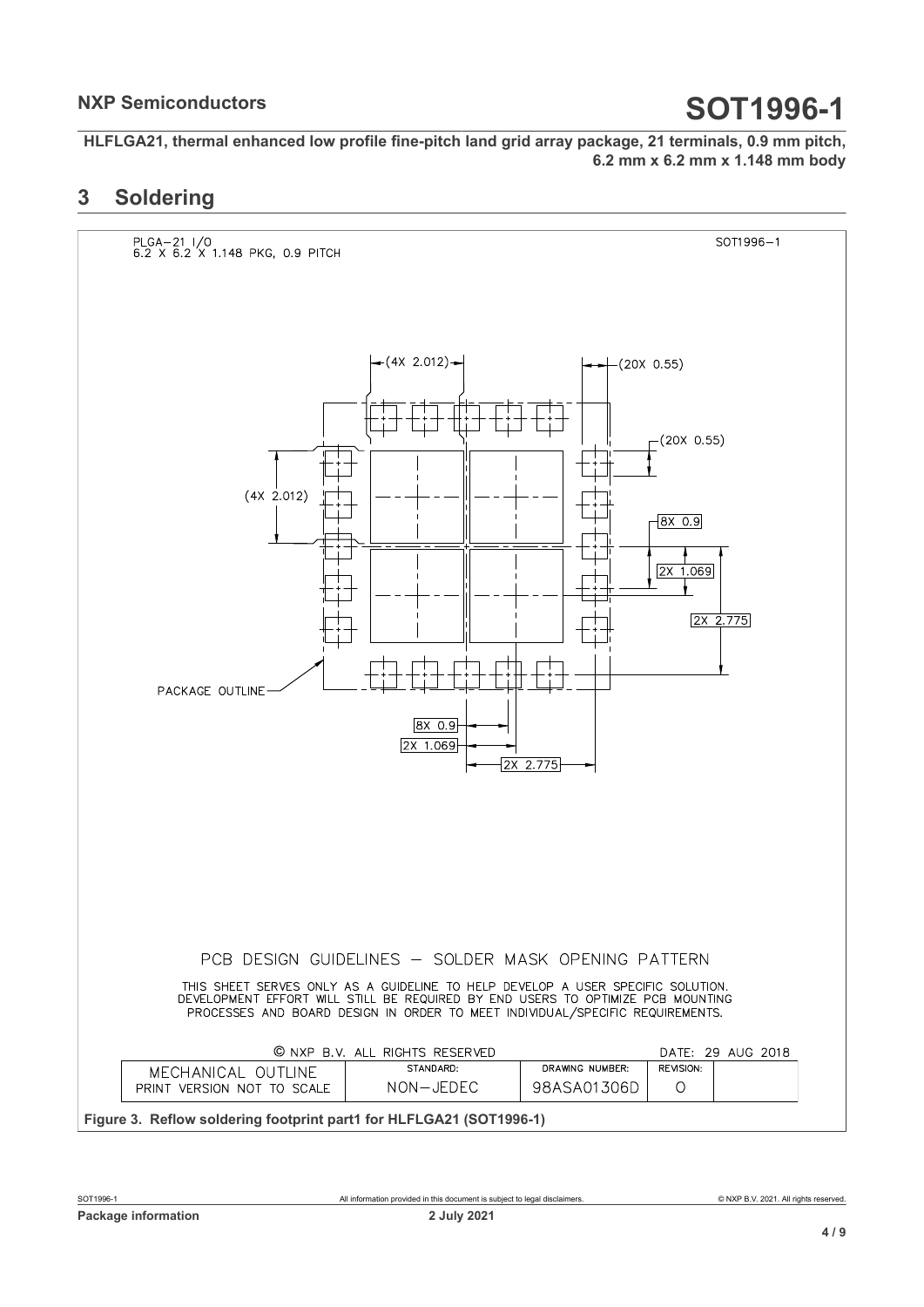**HLFLGA21, thermal enhanced low profile fine-pitch land grid array package, 21 terminals, 0.9 mm pitch, 6.2 mm x 6.2 mm x 1.148 mm body**

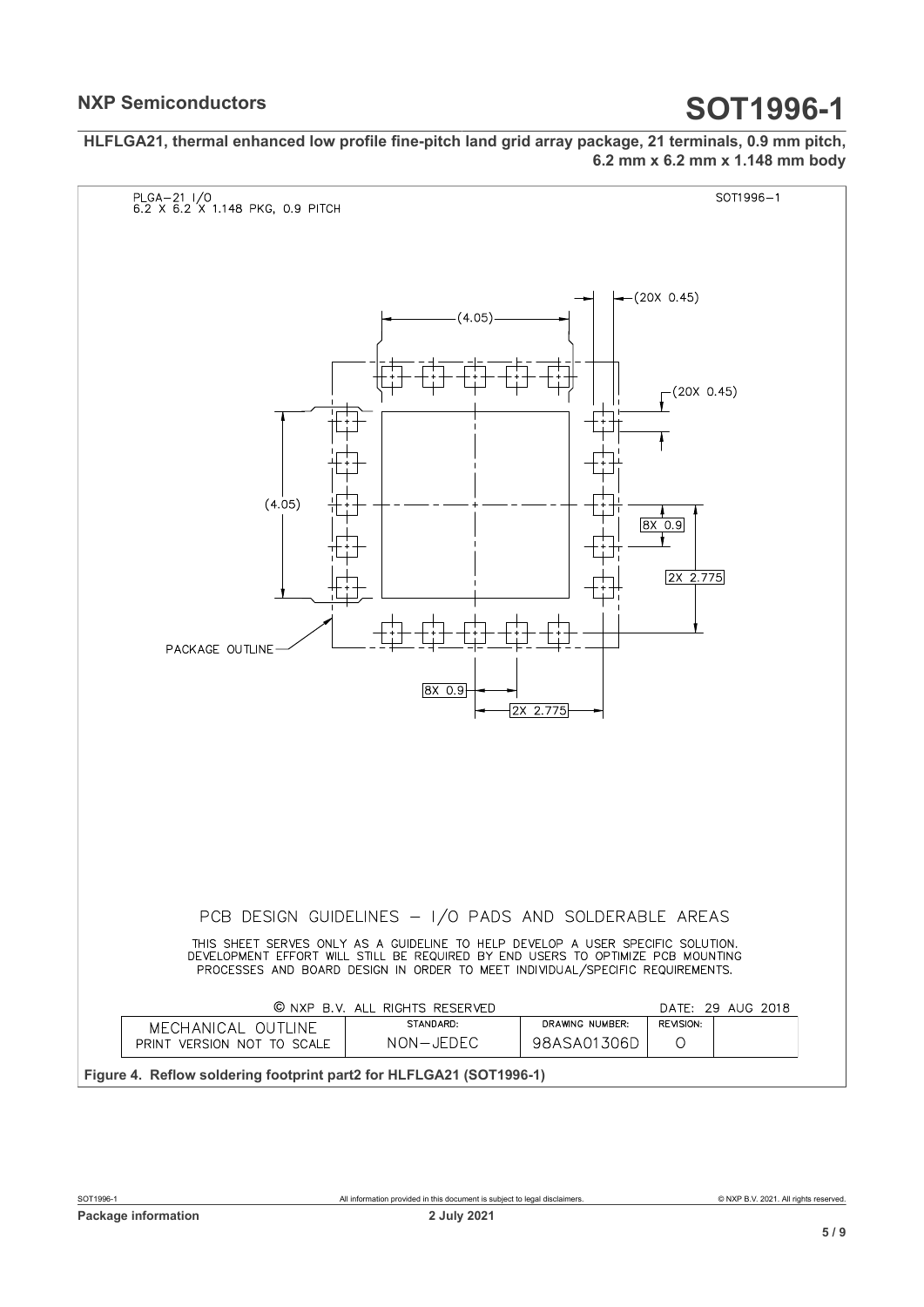**HLFLGA21, thermal enhanced low profile fine-pitch land grid array package, 21 terminals, 0.9 mm pitch, 6.2 mm x 6.2 mm x 1.148 mm body**

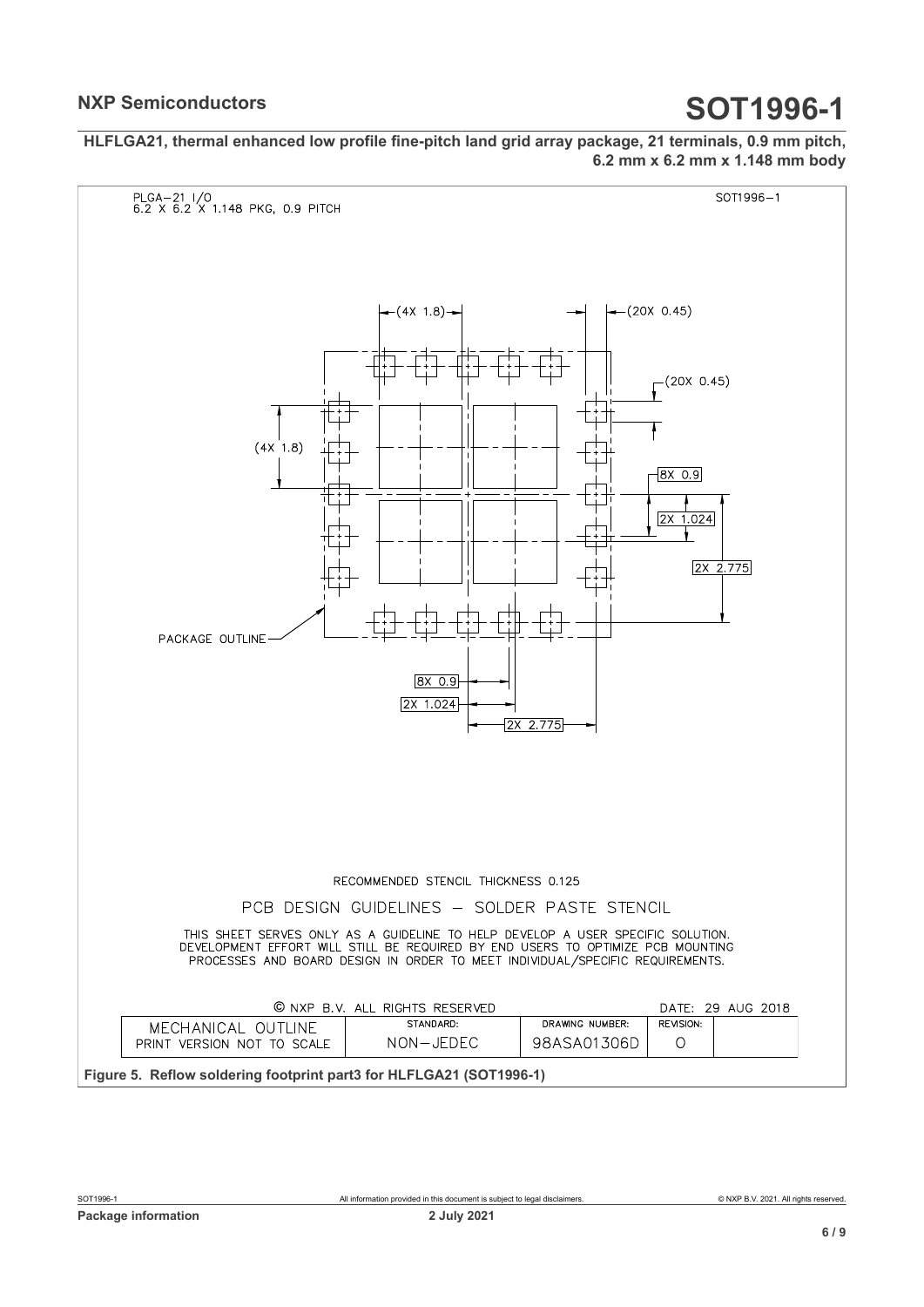**HLFLGA21, thermal enhanced low profile fine-pitch land grid array package, 21 terminals, 0.9 mm pitch, 6.2 mm x 6.2 mm x 1.148 mm body**

| $PLGA-21$ $1/0$ |                                                              |                                                                                                                                          |                                |                      | SOT1996-1         |
|-----------------|--------------------------------------------------------------|------------------------------------------------------------------------------------------------------------------------------------------|--------------------------------|----------------------|-------------------|
|                 | 6.2 X 6.2 X 1.148 PKG, 0.9 PITCH                             |                                                                                                                                          |                                |                      |                   |
|                 |                                                              |                                                                                                                                          |                                |                      |                   |
| NOTES:          |                                                              |                                                                                                                                          |                                |                      |                   |
|                 | 1. ALL DIMENSIONS IN MILLIMETERS.                            |                                                                                                                                          |                                |                      |                   |
|                 |                                                              | 2. DIMENSIONING AND TOLERANCING PER ASME Y14.5M-1994.                                                                                    |                                |                      |                   |
|                 | $3\sqrt{2}$ PIN 1 FEATURE SHAPE, SIZE AND LOCATION MAY VARY. |                                                                                                                                          |                                |                      |                   |
| 4.              | UIMENSION APPLIES TO ALL LEADS AND FLAG.                     |                                                                                                                                          |                                |                      |                   |
| $5. \setminus$  |                                                              | THE BOTTOM VIEW SHOWS THE SOLDERABLE AREA OF THE PADS. THE CENTER PAD (PIN 21)<br>AND THE PERIPHERAL PADS ARE SOLDER MASK DEFINED (SMD). |                                |                      |                   |
|                 |                                                              |                                                                                                                                          |                                |                      |                   |
|                 |                                                              |                                                                                                                                          |                                |                      |                   |
|                 |                                                              |                                                                                                                                          |                                |                      |                   |
|                 |                                                              |                                                                                                                                          |                                |                      |                   |
|                 |                                                              |                                                                                                                                          |                                |                      |                   |
|                 |                                                              |                                                                                                                                          |                                |                      |                   |
|                 |                                                              |                                                                                                                                          |                                |                      |                   |
|                 |                                                              |                                                                                                                                          |                                |                      |                   |
|                 |                                                              |                                                                                                                                          |                                |                      |                   |
|                 |                                                              |                                                                                                                                          |                                |                      |                   |
|                 |                                                              |                                                                                                                                          |                                |                      |                   |
|                 |                                                              |                                                                                                                                          |                                |                      |                   |
|                 |                                                              |                                                                                                                                          |                                |                      |                   |
|                 |                                                              |                                                                                                                                          |                                |                      |                   |
|                 |                                                              |                                                                                                                                          |                                |                      |                   |
|                 |                                                              |                                                                                                                                          |                                |                      |                   |
|                 |                                                              |                                                                                                                                          |                                |                      |                   |
|                 |                                                              |                                                                                                                                          |                                |                      |                   |
|                 |                                                              |                                                                                                                                          |                                |                      |                   |
|                 |                                                              |                                                                                                                                          |                                |                      |                   |
|                 |                                                              |                                                                                                                                          |                                |                      |                   |
|                 |                                                              |                                                                                                                                          |                                |                      |                   |
|                 |                                                              |                                                                                                                                          |                                |                      |                   |
|                 |                                                              | © NXP B.V. ALL RIGHTS RESERVED                                                                                                           |                                |                      | DATE: 29 AUG 2018 |
|                 | MECHANICAL OUTLINE<br>PRINT VERSION NOT TO SCALE             | STANDARD:<br>NON-JEDEC                                                                                                                   | DRAWING NUMBER:<br>98ASA01306D | REVISION:<br>$\circ$ |                   |
|                 |                                                              |                                                                                                                                          |                                |                      |                   |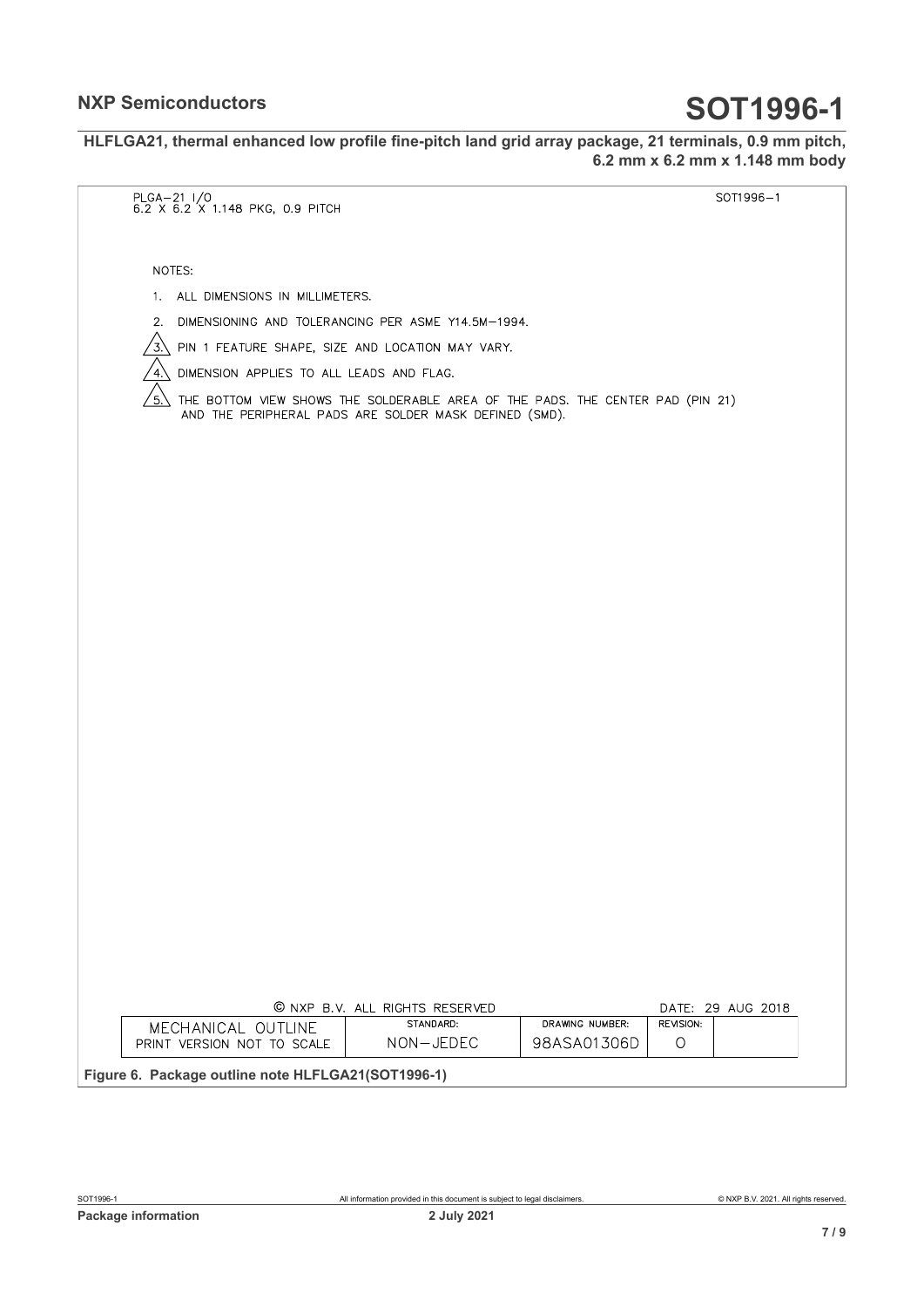**HLFLGA21, thermal enhanced low profile fine-pitch land grid array package, 21 terminals, 0.9 mm pitch, 6.2 mm x 6.2 mm x 1.148 mm body**

### <span id="page-7-0"></span>**4 Legal information**

### **Disclaimers**

**Limited warranty and liability** — Information in this document is believed to be accurate and reliable. However, NXP Semiconductors does not give any representations or warranties, expressed or implied, as to the accuracy or completeness of such information and shall have no liability for the consequences of use of such information. NXP Semiconductors takes no responsibility for the content in this document if provided by an information source outside of NXP Semiconductors.

In no event shall NXP Semiconductors be liable for any indirect, incidental, punitive, special or consequential damages (including without limitation - lost profits, lost savings, business interruption, costs related to the removal or replacement of any products or rework charges) whether or not such damages are based on tort (including negligence), warranty, breach of contract or any other legal theory.

Notwithstanding any damages that customer might incur for any reason whatsoever, NXP Semiconductors' aggregate and cumulative liability towards customer for the products described herein shall be limited in accordance with the Terms and conditions of commercial sale of NXP Semiconductors.

**Right to make changes** — NXP Semiconductors reserves the right to make changes to information published in this document, including without limitation specifications and product descriptions, at any time and without notice. This document supersedes and replaces all information supplied prior to the publication hereof.